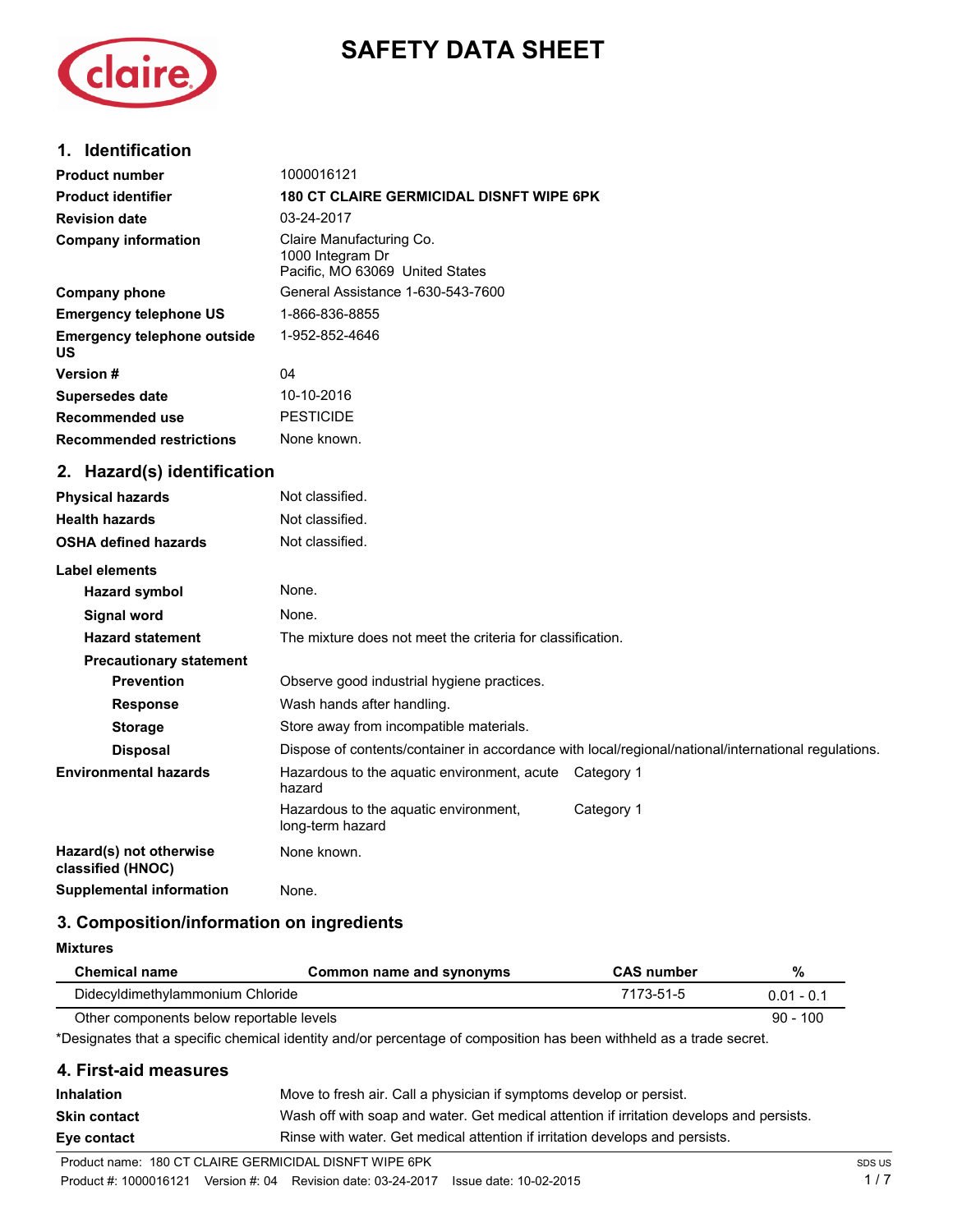| Ingestion                                                                    | Rinse mouth. Get medical attention if symptoms occur.                                                               |
|------------------------------------------------------------------------------|---------------------------------------------------------------------------------------------------------------------|
| <b>Most important</b><br>symptoms/effects, acute and<br>delayed              | Direct contact with eyes may cause temporary irritation.                                                            |
| Indication of immediate<br>medical attention and special<br>treatment needed | Treat symptomatically.                                                                                              |
| <b>General information</b>                                                   | Ensure that medical personnel are aware of the material(s) involved, and take precautions to<br>protect themselves. |
| 5. Fire-fighting measures                                                    |                                                                                                                     |
| Suitable extinguishing media                                                 | Water fog. Foam. Dry chemical powder. Carbon dioxide (CO2).                                                         |
| Unsuitable extinguishing<br>media                                            | Do not use water jet as an extinguisher, as this will spread the fire.                                              |
| Specific hazards arising from<br>the chemical                                | During fire, gases hazardous to health may be formed.                                                               |
| Special protective equipment<br>and precautions for firefighters             | Self-contained breathing apparatus and full protective clothing must be worn in case of fire.                       |

**equipment/instructions Specific methods** Use standard firefighting procedures and consider the hazards of other involved materials. General fire hazards **No unusual fire or explosion hazards noted.** 

**Fire fighting** Move containers from fire area if you can do so without risk.

## **6. Accidental release measures**

| <b>Personal precautions,</b><br>protective equipment and<br>emergency procedures | Keep unnecessary personnel away. Keep people away from and upwind of spill/leak. Wear<br>appropriate protective equipment and clothing during clean-up. Ensure adequate ventilation. Local<br>authorities should be advised if significant spillages cannot be contained. For personal protection,<br>see section 8 of the SDS.                                                                        |  |
|----------------------------------------------------------------------------------|--------------------------------------------------------------------------------------------------------------------------------------------------------------------------------------------------------------------------------------------------------------------------------------------------------------------------------------------------------------------------------------------------------|--|
| <b>Methods and materials for</b>                                                 | Prevent entry into waterways, sewer, basements or confined areas.                                                                                                                                                                                                                                                                                                                                      |  |
| containment and cleaning up                                                      | Large Spills: Stop the flow of material, if this is without risk. Dike the spilled material, where this is<br>possible. Cover with plastic sheet to prevent spreading. Absorb in vermiculite, dry sand or earth<br>and place into containers. Following product recovery, flush area with water.                                                                                                       |  |
|                                                                                  | Small Spills: Wipe up with absorbent material (e.g. cloth, fleece). Clean surface thoroughly to<br>remove residual contamination.                                                                                                                                                                                                                                                                      |  |
|                                                                                  | Never return spills to original containers for re-use. For waste disposal, see section 13 of the SDS.                                                                                                                                                                                                                                                                                                  |  |
| <b>Environmental precautions</b>                                                 | Avoid release to the environment. Inform appropriate managerial or supervisory personnel of all<br>environmental releases. Prevent further leakage or spillage if safe to do so. Avoid discharge into<br>drains, water courses or onto the ground.                                                                                                                                                     |  |
| 7. Handling and storage                                                          |                                                                                                                                                                                                                                                                                                                                                                                                        |  |
| <b>Precautions for safe handling</b>                                             | Provide adequate ventilation. Wear appropriate personal protective equipment. Avoid release to<br>the environment. Observe good industrial hygiene practices.                                                                                                                                                                                                                                          |  |
| Conditions for safe storage,<br>including any incompatibilities                  | Store in original tightly closed container. Store away from incompatible materials (see Section 10<br>of the SDS).                                                                                                                                                                                                                                                                                     |  |
| 8. Exposure controls/personal protection                                         |                                                                                                                                                                                                                                                                                                                                                                                                        |  |
| <b>Occupational exposure limits</b>                                              | No exposure limits noted for ingredient(s).                                                                                                                                                                                                                                                                                                                                                            |  |
| <b>Biological limit values</b>                                                   | No biological exposure limits noted for the ingredient(s).                                                                                                                                                                                                                                                                                                                                             |  |
| Appropriate engineering<br>controls                                              | Good general ventilation (typically 10 air changes per hour) should be used. Ventilation rates<br>should be matched to conditions. If applicable, use process enclosures, local exhaust ventilation,<br>or other engineering controls to maintain airborne levels below recommended exposure limits. If<br>exposure limits have not been established, maintain airborne levels to an acceptable level. |  |

#### **Individual protection measures, such as personal protective equipment**

| <b>Eye/face protection</b> | Wear safety glasses with side shields (or goggles).                                         |
|----------------------------|---------------------------------------------------------------------------------------------|
| <b>Skin protection</b>     | Wear appropriate chemical resistant gloves. Suitable gloves can be recommended by the glove |
| <b>Hand protection</b>     | supplier.                                                                                   |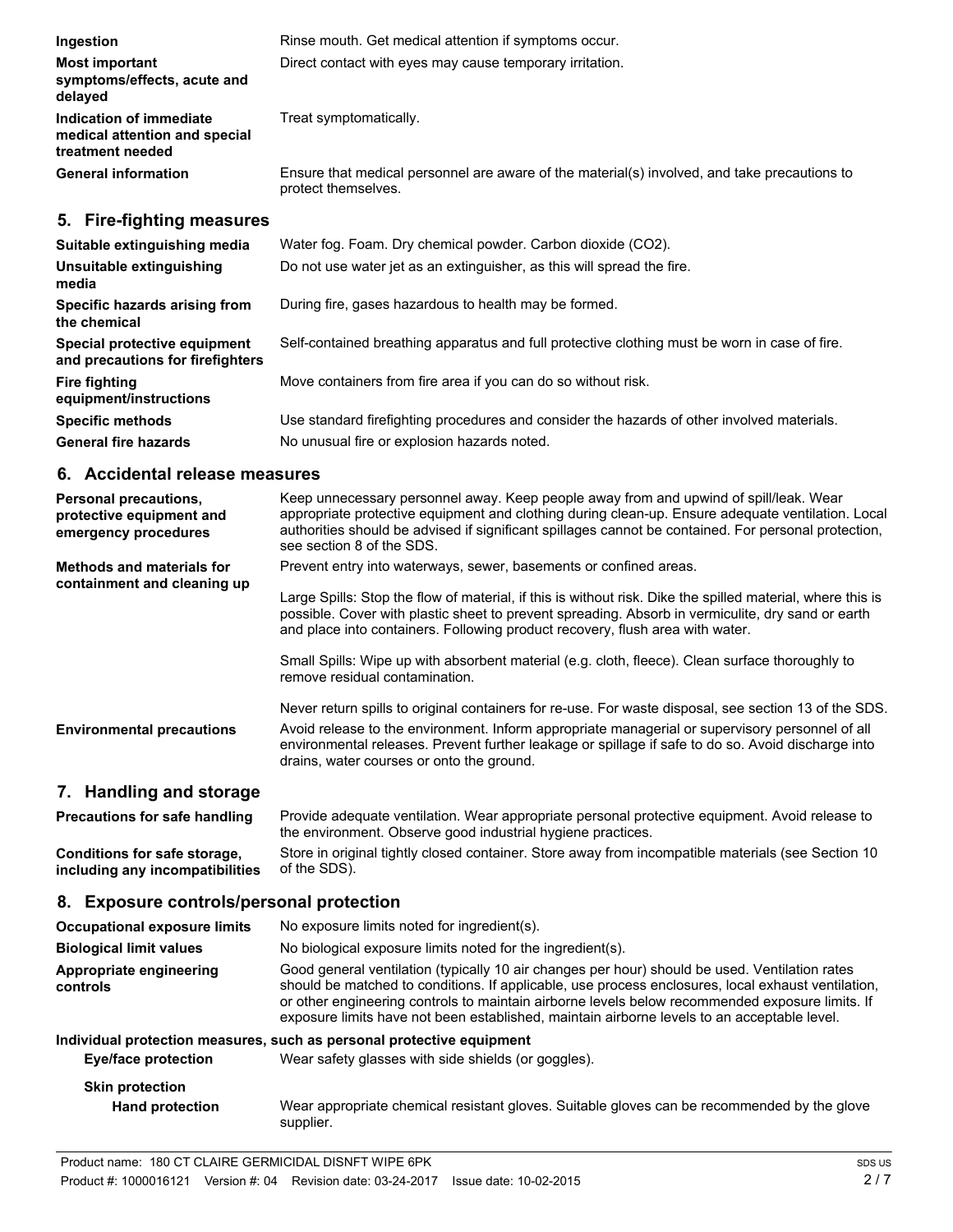| Other                             | Wear suitable protective clothing.                                                                                                                                                                                          |
|-----------------------------------|-----------------------------------------------------------------------------------------------------------------------------------------------------------------------------------------------------------------------------|
| <b>Respiratory protection</b>     | In case of insufficient ventilation, wear suitable respiratory equipment.                                                                                                                                                   |
| <b>Thermal hazards</b>            | Wear appropriate thermal protective clothing, when necessary.                                                                                                                                                               |
| General hygiene<br>considerations | Always observe good personal hygiene measures, such as washing after handling the material<br>and before eating, drinking, and/or smoking. Routinely wash work clothing and protective<br>equipment to remove contaminants. |

# **9. Physical and chemical properties**

| <b>Appearance</b>                                 | Liquid.                                   |  |  |
|---------------------------------------------------|-------------------------------------------|--|--|
| <b>Physical state</b>                             | Liquid.                                   |  |  |
| Form                                              | Liquid. Premoistened towel                |  |  |
| Color                                             | Not available.                            |  |  |
| Odor                                              | pleasant                                  |  |  |
| Odor threshold                                    | Not available.                            |  |  |
| pH                                                | 7 - 9 supplier estimated                  |  |  |
| Melting point/freezing point                      | Not available.                            |  |  |
| Initial boiling point and boiling<br>range        | 212 °F (100 °C) estimated                 |  |  |
| <b>Flash point</b>                                | > 200.0 °F (> 93.3 °C) supplier estimated |  |  |
| <b>Evaporation rate</b>                           | Not available.                            |  |  |
| Flammability (solid, gas)                         | Not applicable.                           |  |  |
| Upper/lower flammability or explosive limits      |                                           |  |  |
| <b>Flammability limit - lower</b><br>(%)          | Not available.                            |  |  |
| <b>Flammability limit - upper</b><br>$(\% )$      | Not available.                            |  |  |
| Explosive limit - lower (%)                       | Not available.                            |  |  |
| Explosive limit - upper (%)                       | Not available.                            |  |  |
| Vapor pressure                                    | Not available.                            |  |  |
| Vapor density                                     | Not available.                            |  |  |
| <b>Relative density</b>                           | Not available.                            |  |  |
| Solubility(ies)                                   |                                           |  |  |
| <b>Solubility (water)</b>                         | Not available.                            |  |  |
| <b>Partition coefficient</b><br>(n-octanol/water) | Not available.                            |  |  |
| <b>Auto-ignition temperature</b>                  | Not available.                            |  |  |
| <b>Decomposition temperature</b>                  | Not available.                            |  |  |
| <b>Viscosity</b>                                  | Not available.                            |  |  |
| <b>Other information</b>                          |                                           |  |  |
| <b>Explosive properties</b>                       | Not explosive.                            |  |  |
| <b>Oxidizing properties</b>                       | Not oxidizing.                            |  |  |
|                                                   |                                           |  |  |

## **10. Stability and reactivity**

| <b>Reactivity</b>                            | The product is stable and non-reactive under normal conditions of use, storage and transport. |
|----------------------------------------------|-----------------------------------------------------------------------------------------------|
| <b>Chemical stability</b>                    | Material is stable under normal conditions.                                                   |
| <b>Possibility of hazardous</b><br>reactions | Hazardous polymerization does not occur.                                                      |
| <b>Conditions to avoid</b>                   | Avoid temperatures exceeding the flash point. Contact with incompatible materials.            |
| Incompatible materials                       | Strong oxidizing agents.                                                                      |
| <b>Hazardous decomposition</b><br>products   | No hazardous decomposition products are known.                                                |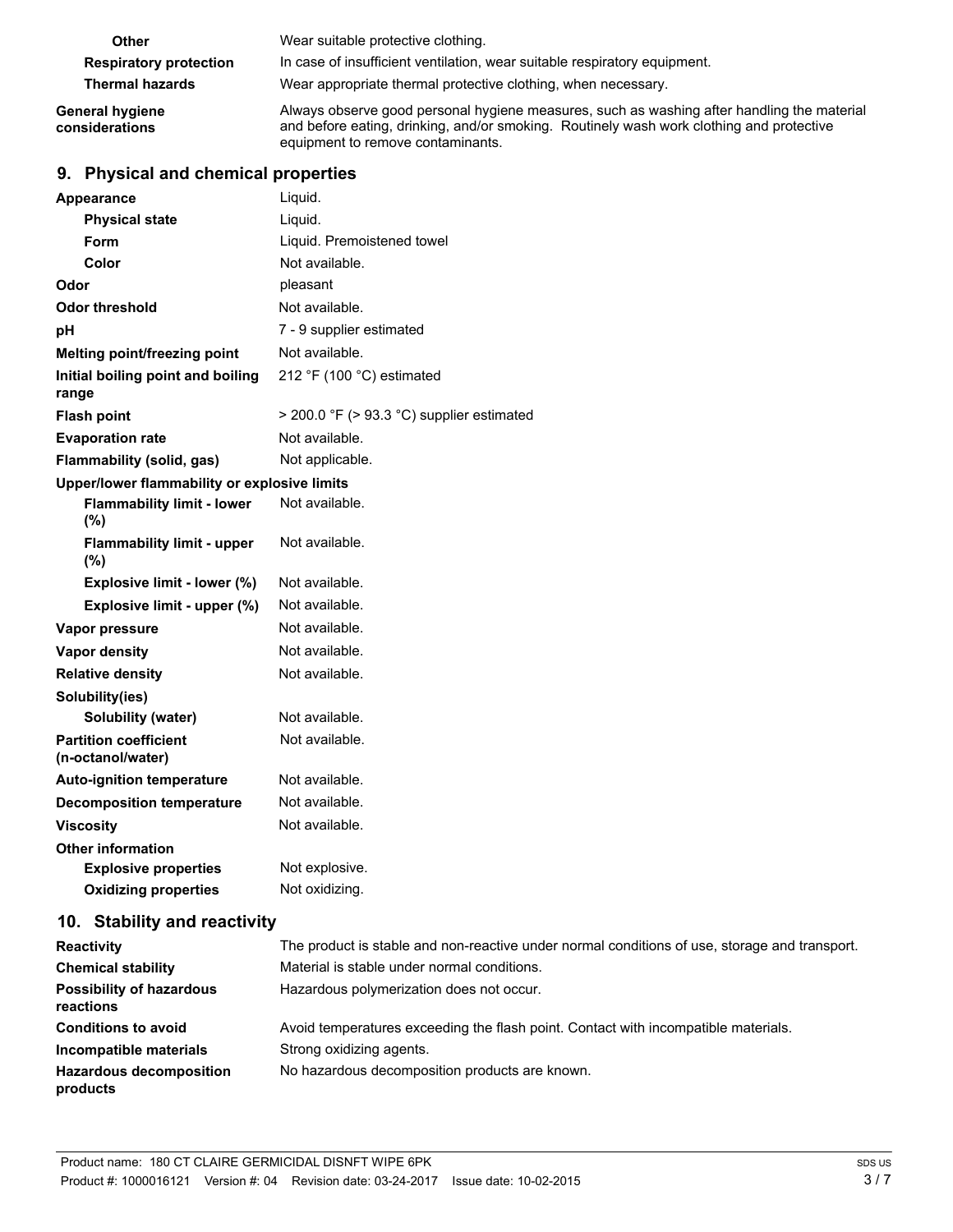# **11. Toxicological information**

#### **Information on likely routes of exposure**

| <b>Inhalation</b>                                                                  | No adverse effects due to inhalation are expected.       |
|------------------------------------------------------------------------------------|----------------------------------------------------------|
| <b>Skin contact</b>                                                                | No adverse effects due to skin contact are expected.     |
| Eye contact                                                                        | Direct contact with eyes may cause temporary irritation. |
| Ingestion                                                                          | Expected to be a low ingestion hazard.                   |
| Symptoms related to the<br>physical, chemical and<br>toxicological characteristics | Direct contact with eyes may cause temporary irritation. |

#### **Information on toxicological effects**

**Acute toxicity** 

| <b>Components</b>                                              | <b>Species</b>                                                                                                      |                                                                            | <b>Test Results</b>         |
|----------------------------------------------------------------|---------------------------------------------------------------------------------------------------------------------|----------------------------------------------------------------------------|-----------------------------|
| Didecyldimethylammonium Chloride (CAS 7173-51-5)               |                                                                                                                     |                                                                            |                             |
| <u>Acute</u>                                                   |                                                                                                                     |                                                                            |                             |
| Dermal                                                         |                                                                                                                     |                                                                            |                             |
| LD50                                                           | Rat                                                                                                                 |                                                                            | > 1000 mg/kg                |
| Oral                                                           |                                                                                                                     |                                                                            |                             |
| LD50                                                           | Rat                                                                                                                 |                                                                            | 329 mg/kg                   |
|                                                                |                                                                                                                     | Estimates for product may be based on additional component data not shown. |                             |
| <b>Skin corrosion/irritation</b>                               | Prolonged skin contact may cause temporary irritation.                                                              |                                                                            |                             |
| Serious eye damage/eye<br>irritation                           | Direct contact with eyes may cause temporary irritation.                                                            |                                                                            |                             |
| Respiratory or skin sensitization                              |                                                                                                                     |                                                                            |                             |
| <b>Respiratory sensitization</b>                               |                                                                                                                     | Not a respiratory sensitizer.                                              |                             |
| <b>Skin sensitization</b>                                      |                                                                                                                     | This product is not expected to cause skin sensitization.                  |                             |
| <b>Germ cell mutagenicity</b>                                  | No data available to indicate product or any components present at greater than 0.1% are<br>mutagenic or genotoxic. |                                                                            |                             |
| Carcinogenicity                                                | This product is not considered to be a carcinogen by IARC, ACGIH, NTP, or OSHA.                                     |                                                                            |                             |
| IARC Monographs. Overall Evaluation of Carcinogenicity         |                                                                                                                     |                                                                            |                             |
| Not listed.                                                    |                                                                                                                     |                                                                            |                             |
| OSHA Specifically Regulated Substances (29 CFR 1910.1001-1050) |                                                                                                                     |                                                                            |                             |
| Not regulated.                                                 |                                                                                                                     |                                                                            |                             |
| US. National Toxicology Program (NTP) Report on Carcinogens    |                                                                                                                     |                                                                            |                             |
| Not listed.<br><b>Reproductive toxicity</b>                    |                                                                                                                     |                                                                            |                             |
|                                                                | This product is not expected to cause reproductive or developmental effects.                                        |                                                                            |                             |
| Specific target organ toxicity -<br>single exposure            | Not classified.                                                                                                     |                                                                            |                             |
| Specific target organ toxicity -<br>repeated exposure          | Not classified.                                                                                                     |                                                                            |                             |
| <b>Aspiration hazard</b>                                       | Not an aspiration hazard.                                                                                           |                                                                            |                             |
| 12. Ecological information                                     |                                                                                                                     |                                                                            |                             |
| <b>Ecotoxicity</b>                                             |                                                                                                                     | Very toxic to aquatic life with long lasting effects.                      |                             |
| <b>Components</b>                                              |                                                                                                                     | <b>Species</b>                                                             | <b>Test Results</b>         |
| Didecyldimethylammonium Chloride (CAS 7173-51-5)               |                                                                                                                     |                                                                            |                             |
| <b>Aquatic</b>                                                 |                                                                                                                     |                                                                            |                             |
| Fish                                                           | LC50                                                                                                                | White sturgeon (Acipenser<br>transmontanus)                                | 0.001 - 0.01 mg/l, 96 hours |
|                                                                |                                                                                                                     | Estimates for product may be based on additional component data not shown. |                             |
| Persistence and degradability                                  |                                                                                                                     | No data is available on the degradability of this product.                 |                             |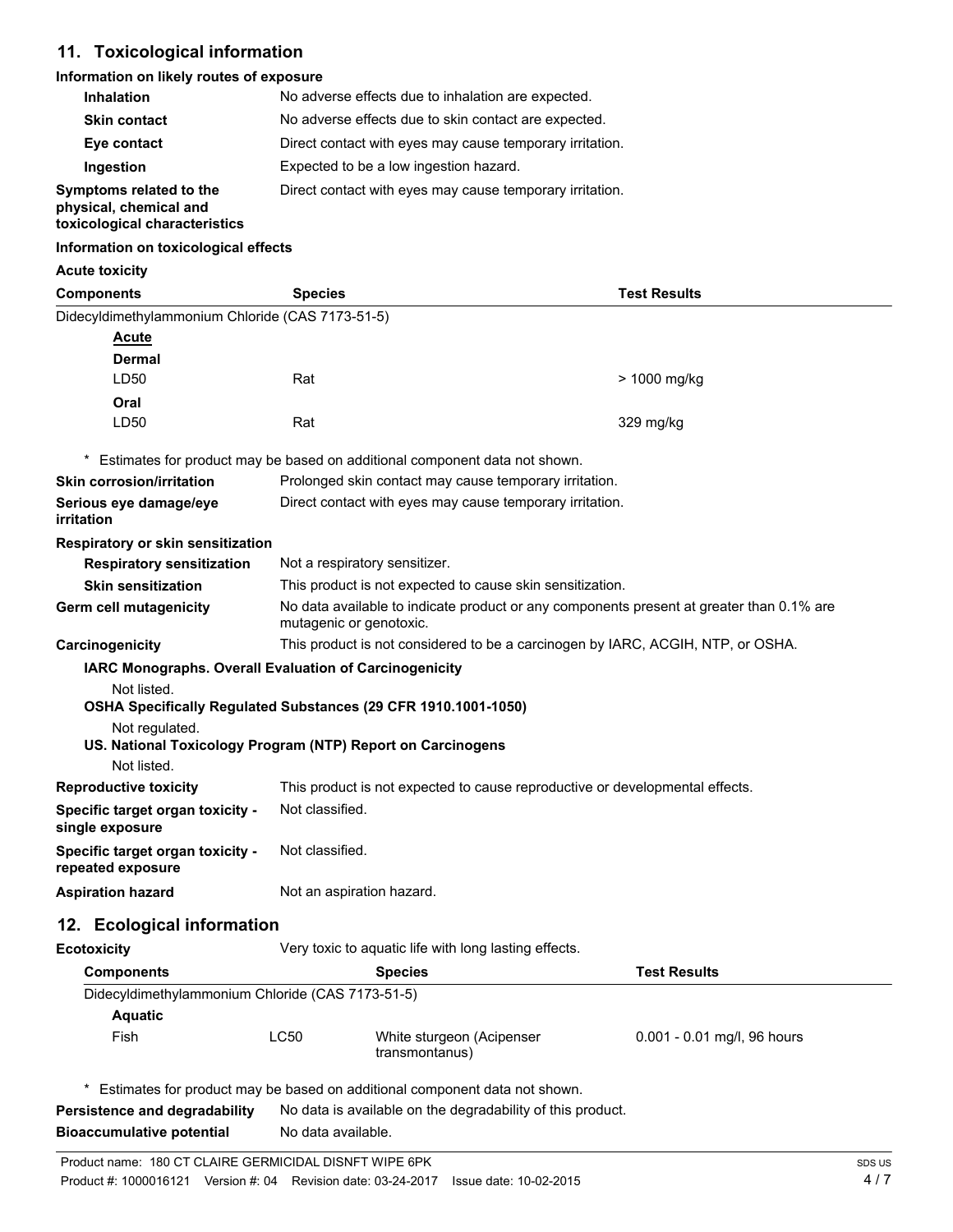| <b>Mobility in soil</b> | No data available.                                                                           |
|-------------------------|----------------------------------------------------------------------------------------------|
| Other adverse effects   | No other adverse environmental effects (e.g. ozone depletion, photochemical ozone creation   |
|                         | potential, endocrine disruption, global warming potential) are expected from this component. |

## **13. Disposal considerations**

| <b>Disposal instructions</b>             | Collect and reclaim or dispose in sealed containers at licensed waste disposal site. Do not allow<br>this material to drain into sewers/water supplies. Do not contaminate ponds, waterways or ditches<br>with chemical or used container. Dispose of contents/container in accordance with<br>local/regional/national/international regulations. |
|------------------------------------------|---------------------------------------------------------------------------------------------------------------------------------------------------------------------------------------------------------------------------------------------------------------------------------------------------------------------------------------------------|
| Local disposal regulations               | Dispose in accordance with all applicable regulations.                                                                                                                                                                                                                                                                                            |
| Hazardous waste code                     | The waste code should be assigned in discussion between the user, the producer and the waste<br>disposal company.                                                                                                                                                                                                                                 |
| Waste from residues / unused<br>products | Dispose of in accordance with local regulations. Empty containers or liners may retain some<br>product residues. This material and its container must be disposed of in a safe manner (see:<br>Disposal instructions).                                                                                                                            |
| Contaminated packaging                   | Since emptied containers may retain product residue, follow label warnings even after container is<br>emptied. Empty containers should be taken to an approved waste handling site for recycling or<br>disposal.                                                                                                                                  |

# **14. Transport information**

| <b>DOT</b>                        |                                                                                                      |
|-----------------------------------|------------------------------------------------------------------------------------------------------|
| <b>UN number</b>                  | <b>UN3082</b>                                                                                        |
| UN proper shipping name           | Environmentally hazardous substances, liquid, n.o.s. (Didecyldimethylammonium Chloride)              |
| <b>Transport hazard class(es)</b> |                                                                                                      |
| <b>Class</b>                      | 9                                                                                                    |
| <b>Subsidiary risk</b>            |                                                                                                      |
| Label(s)                          | 9                                                                                                    |
| Packing group                     | Ш                                                                                                    |
|                                   | Special precautions for user Read safety instructions, SDS and emergency procedures before handling. |
| <b>Special provisions</b>         | 8, 146, 335, IB3, T4, TP1, TP29                                                                      |
| <b>Packaging exceptions</b>       | 155                                                                                                  |
| Packaging non bulk                | 203                                                                                                  |
| Packaging bulk                    | 241                                                                                                  |
| <b>IATA</b>                       |                                                                                                      |
| <b>UN number</b>                  | <b>UN3082</b>                                                                                        |
| UN proper shipping name           | Environmentally hazardous substance, liquid, n.o.s. (Didecyldimethylammonium Chloride)               |
| <b>Transport hazard class(es)</b> |                                                                                                      |
| <b>Class</b>                      | 9                                                                                                    |
| <b>Subsidiary risk</b>            |                                                                                                      |
| Label(s)                          | 9                                                                                                    |
| <b>Packing group</b>              | Ш                                                                                                    |
| <b>Environmental hazards</b>      | Yes                                                                                                  |
| <b>ERG Code</b>                   | 9L                                                                                                   |
|                                   | Special precautions for user Read safety instructions, SDS and emergency procedures before handling. |
| <b>Other information</b>          |                                                                                                      |
| Passenger and cargo               | Allowed with restrictions.                                                                           |
| aircraft                          |                                                                                                      |
| <b>Cargo aircraft only</b>        | Allowed with restrictions.                                                                           |
| <b>IMDG</b>                       |                                                                                                      |
| <b>UN number</b>                  | <b>UN3082</b>                                                                                        |
| UN proper shipping name           | ENVIRONMENTALLY HAZARDOUS SUBSTANCE, LIQUID, N.O.S. (Didecyldimethylammonium<br>Chloride)            |
| Transport hazard class(es)        |                                                                                                      |
| <b>Class</b>                      | 9                                                                                                    |
| <b>Subsidiary risk</b>            |                                                                                                      |
| Label(s)                          | 9                                                                                                    |
| Packing group                     | III                                                                                                  |
| <b>Environmental hazards</b>      |                                                                                                      |
| <b>Marine pollutant</b>           | Yes                                                                                                  |
| <b>EmS</b>                        | F-A, S-F                                                                                             |
|                                   | Special precautions for user Read safety instructions, SDS and emergency procedures before handling. |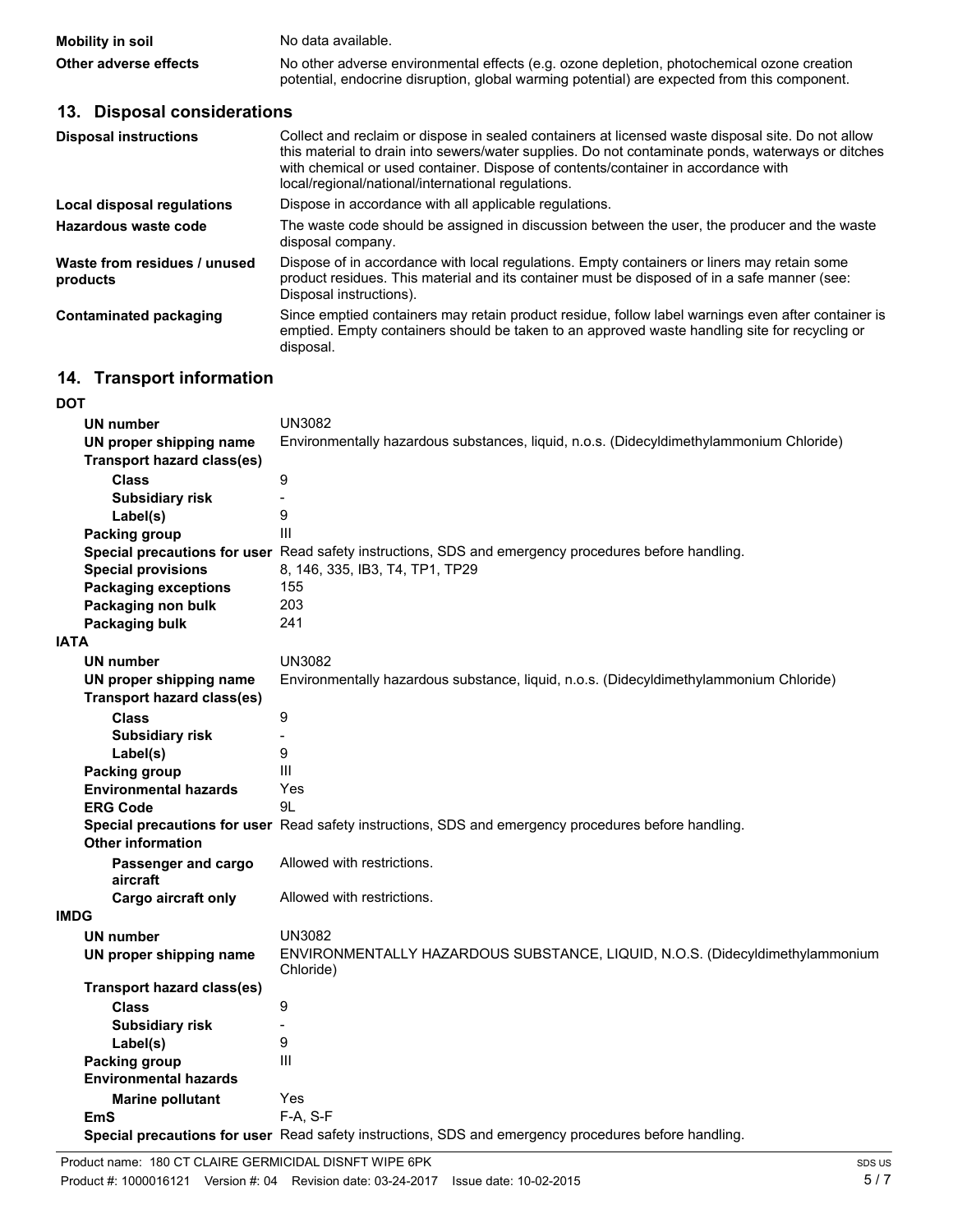**Transport in bulk according to** Not established. **Annex II of MARPOL 73/78 and the IBC Code** 

**DOT; IATA; IMDG** 



**Marine pollutant** 



**General information** IMDG Regulated Marine Pollutant.

## **15. Regulatory information**

**US federal regulations** This product is a "Hazardous Chemical" as defined by the OSHA Hazard Communication Standard, 29 CFR 1910.1200.

#### **TSCA Section 12(b) Export Notification (40 CFR 707, Subpt. D)**

Not regulated.

**CERCLA Hazardous Substance List (40 CFR 302.4)** 

Not listed.

**SARA 304 Emergency release notification** 

Not regulated.

#### **OSHA Specifically Regulated Substances (29 CFR 1910.1001-1050)**

Not regulated.

#### **Superfund Amendments and Reauthorization Act of 1986 (SARA)**

**Hazard categories** Immediate Hazard - No Delayed Hazard - No Fire Hazard - No Pressure Hazard - No Reactivity Hazard - No

#### **SARA 302 Extremely hazardous substance**  Not listed.

**SARA 311/312 Hazardous** No **chemical** 

# **SARA 313 (TRI reporting)**

Not regulated.

## **Other federal regulations**

### **Clean Air Act (CAA) Section 112 Hazardous Air Pollutants (HAPs) List**  Not regulated. **Clean Air Act (CAA) Section 112(r) Accidental Release Prevention (40 CFR 68.130)**  Not regulated. Safe Drinking Water Act Not regulated. **(SDWA)**